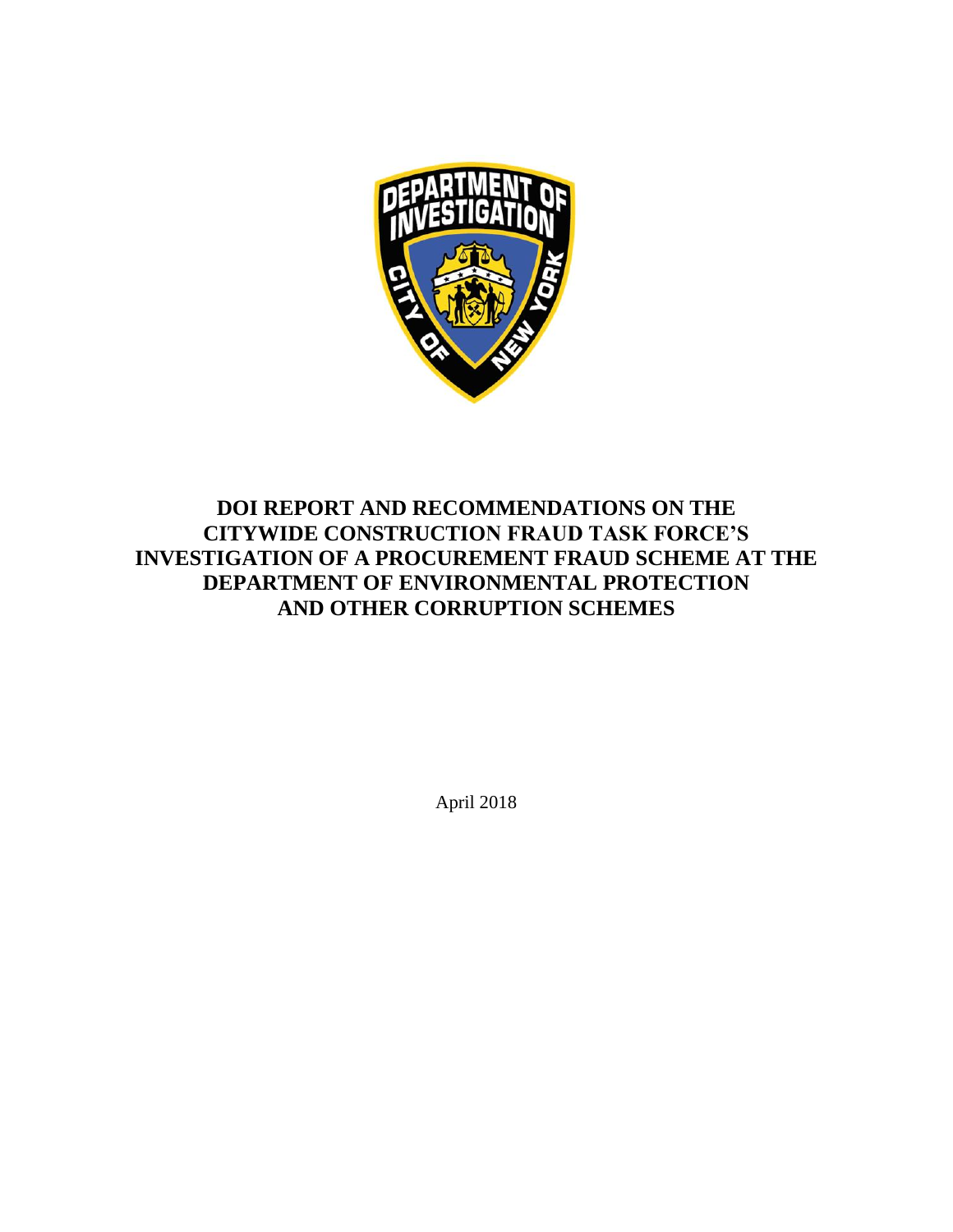#### **EXECUTIVE SUMMARY**

The New York City Department of Investigation (DOI) has conducted an investigation with its partners on the Citywide Construction Fraud Task Force<sup>1</sup> that identified several corruption schemes attacking the integrity of government procurement processes involving professional service contracts relating to construction. These schemes included (1) a bribery scheme; (2) a Minority and Women Business Enterprises (MWBEs) scheme; and (3) a straw donor scheme. On April 18, 2018, following this investigation and the unsealing of indictments, Task Force partners arrested 12 individuals and 9 companies in connection with one or more of these schemes on felony charges including corrupting the government, bribery, scheme to defraud, and filing false documents with government agencies.<sup>2</sup>

The bribery scheme between a now former employee of the New York City Department of Environmental Protection (DEP) employee and several construction management firms circumvented procurement rules and allowed these firms to unlawfully secure millions of dollars in government contracts. Ifeanyi "Manny" Madu (Madu), the employee, misused his position at DEP and gave these contractors a competitive advantage by providing them with inside procurement information such as the identities of evaluation committee members, scopes of work, and internal cost estimates. In exchange, contractors provided Madu with benefits, including subcontracts to MWBEs controlled by Madu on projects where Madu assisted the contractors, as well as free meals and tickets to Broadway shows.

The MWBE scheme misrepresented ownership and control of MWBEs that were contractors or subcontractors on government projects to illegally reap the benefits of participation in government MWBE programs. Due to HAKS' ineligibility to qualify as an MWBE based on its net worth, Husam Ahmad, HAKS' Chief Executive Officer (CEO), and Shahid Akhtar, its Chief Financial Officer (CFO), provided the funds for a nominal majority owner to purchase his interest in a company called SIMCO. However, Ahmad was the effective owner of SIMCO and exercised control over the company, which was awarded a number of government contracts and subcontracts as a MWBE. Similarly, as noted above, Madu effectively controlled several MWBEs that were

 $\overline{a}$ 

<sup>&</sup>lt;sup>1</sup> The Citywide Construction Fraud Task Force was created in 2015 to identify and prosecute fraud and corruption in the City construction industry. The Task Force partners include the New York County District Attorney's Office, DOI, the Metropolitan Transportation Authority's Office of the Inspector General, the Port Authority of New York and New Jersey Office of the Inspector General, and other agencies.

<sup>&</sup>lt;sup>2</sup> The indictment charges the following 13 individuals: (1) Ifeanyi "Manny" Madu, former employee of the New York City Department of Environmental Protection; (2) Husam Uddin Ahmad, Chief Executive Officer of HAKS; (3) Shahid Akhtar, Chief Financial Officer at HAKS; (4) Mohammed Siddiqui, President of SIMCO; (5) Muhammad Haque, Civil Engineer at HAKS; (6) Joyce Harvey-Madu, the wife of Madu and original owner of record of CIM Associates, LLC; (7) Betty Campbell, the mother of Madu's wife and owner of record of MCC General Office Services; (8) Shelley Mohan, de facto owner of MCMS Associates, LLC; (9) Henry Chlupsa, former President of D & B Engineers & Architects, P.C.; (10) Syed Haider, owner of Haider Engineering, P.C; (11) Walter Gross, former President of Shaw E & I Engineering of NY; (12) Kyriacos Pierides, former Associate Vice President/Project Director for Black & Veatch New York, LLP; and (13) David Henley, former Vice President for New York State Metropolitan Transit Authority. The indictment charges the following 9 companies: (1) HAKS Engineers and Land Surveyors, P.C.; (2) D&B Engineers and Architects, P.C.; (3) Haider Engineering, P.C.; (4) SIMCO Engineering, P.C.; (5) CIMC Assocs., LLC; (6) JCMS Assocs., LLC; (7) JCMS Associates of New York, LLC; (8) MCMS Assocs., LLC; and (9) MCC General Office Services, LLC.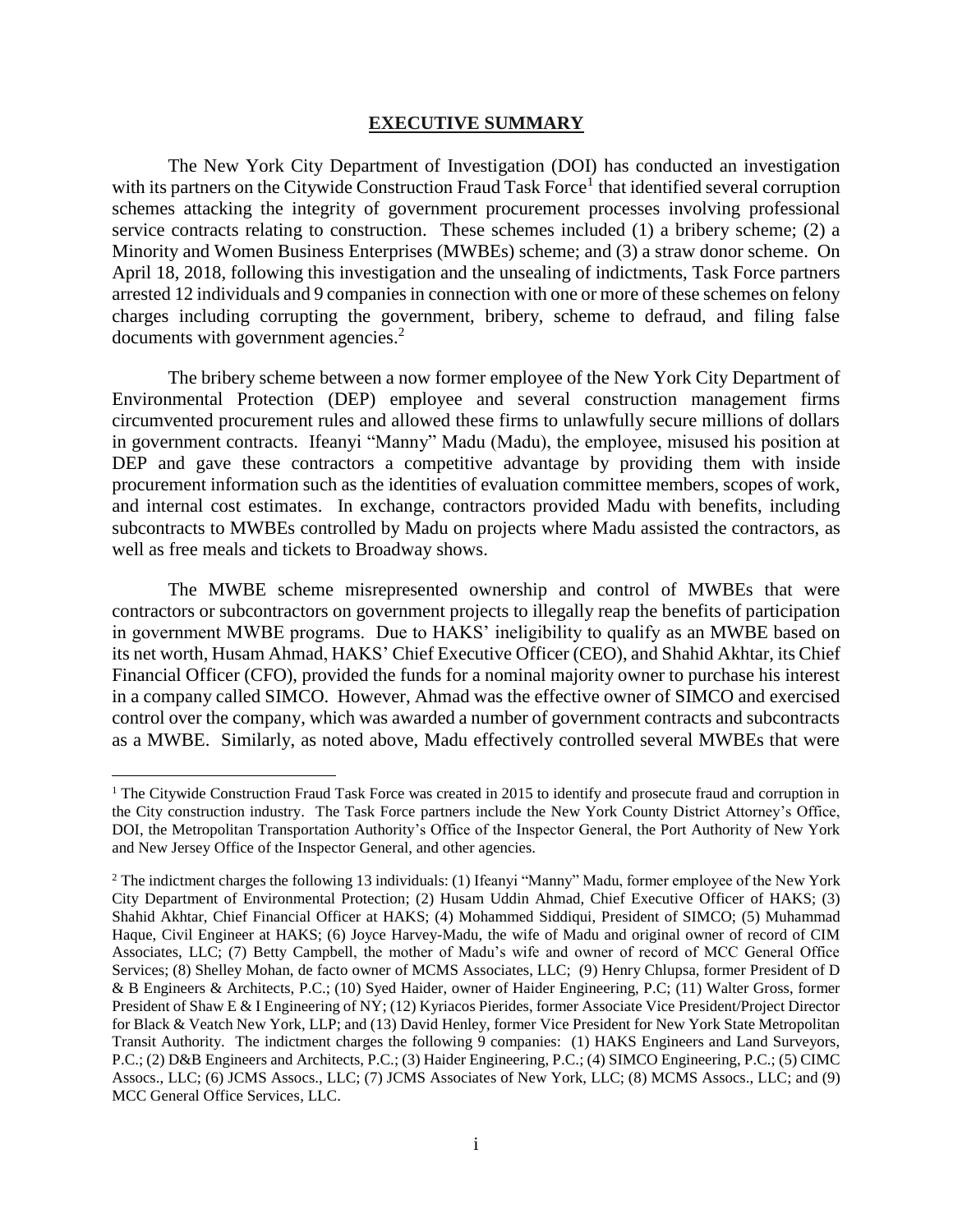awarded subcontracts on government projects, despite the fact that these companies were nominally owned by his family members and associates.

The straw donor scheme involved the HAKS' CEO and CFO reimbursing HAKS employees' campaign contributions through bonuses. Filings with the City's Campaign Finance Board contained false representations regarding employee contributions based on this scheme.

As a result of this investigation, DOI has issued policy and procedure recommendations to DEP and other City agencies to improve management and oversight of City procurement processes. DOI's recommendations include, among other things, requiring employees and contractors involved in procurement and contracting to certify their understanding of certain procurement rules and prohibitions; disclosure of employees' family members who do business with the City; a zero tolerance gift policy; and needs-based limits on employee and consultant access to database and procurement information. DEP was proactive in identifying reforms to address procurement fraud vulnerabilities, has accepted these recommendations, and is currently implementing the recommendations. DOI is working with other City agencies on these recommendations to enhance procurement oversight and address potential risks of corruption.

This report is divided into three parts. First, this report provides background on the rules governing New York City government procurements and the relevant parties. Second, the report outlines the underlying fraud schemes uncovered by the investigation. Third, with respect to the procurement fraud schemes, the report sets forth recommendations to reform DEP and City agency procurement processes to protect against the risk of a similar fraud.

\* \* \*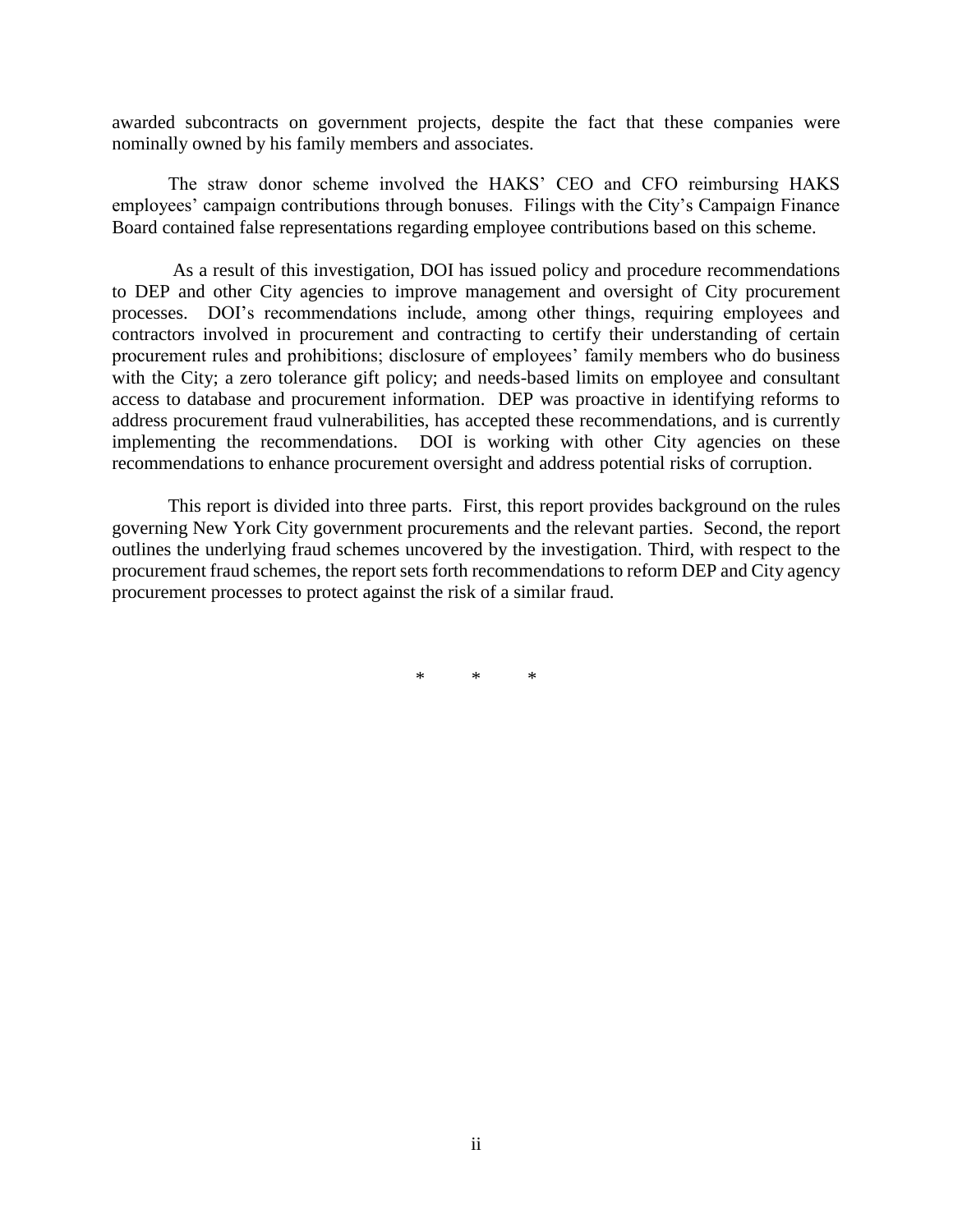#### **I. Background**

#### **A. City Procurement Process**

#### **1. The New York City Procurement Policy Board ("PPB")**

The New York City Procurement Policy Board (PPB) is a five member board<sup>3</sup> that has promulgated rules governing the City's procurement process. 4 The purpose of these rules is to promote fair competition, protect public funds, and enhance trust and confidence in the procurement process.<sup>5</sup> As a result, the PPB rules require City employees to place their professional obligations ahead of their personal obligations<sup>6</sup> and, therefore, to use any information gained as a City employee solely for the City's interest.<sup>7</sup> The rules also prohibit City vendors from engaging in anticompetitive conduct or acting to encourage City employees to violate their duties and obligations to the City under these rules and other laws.<sup>8</sup>

#### **2. Competitive Sealed Proposal Procurement Procedure**

The PPB's procurement rules prefer procurements based on competitive sealed bids that award contracts to the lowest bidder.<sup>9</sup> However, the rules recognize situations where factors other than cost, such as technical expertise, competence, and other factors may be relevant in determining a contract award. In these instances, the City follows the PPB rules governing competitive sealed proposals.<sup>10</sup> The contracts at issue in this investigation were awarded pursuant to this competitive sealed proposal process.

Competitive sealed proposal procurements largely follow a three-step process. First, the City publishes a request for proposals  $(RFP)$ ,<sup>11</sup> which includes the City's anticipated scope of

 $\overline{a}$ 

 $4$  N.Y.C. Charter § 311(b).

 $69$  R.C.N.Y. § 1-03(a)(1)(ii).

<sup>7</sup> 9 R.C.N.Y. § 1-03(a)(1)(y). The rules further require City employees to promote competition, 9 R.C.N.Y. § 1- $03(a)(1)(i)$ , and deal with vendors with "even-handedness." 9 R.C.N.Y. § 1-03(a)(1)(iv).

<sup>8</sup> 9 R.C.N.Y. § 1-03(a)(3).

 $9$  N.Y.C. Charter § 312(b)(1); 9 R.C.N.Y. § 3-01(b).

 $109$  R.C.N.Y. § 3-03(g).

<sup>11</sup> 9 R.C.N.Y. § 3-03(d)(1)(i).

 $3$  N.Y.C. Charter § 311(a).

<sup>&</sup>lt;sup>5</sup> In the Matter of *New York State Chapter, Inc. v. Assoc. Gen. Contractors of America* et al., 88 N.Y.2d 56, 67 - 68 (1996). *See also* 2000 Model Procurement Code for State and Local Governments § 3-203(1) Commentary (2) ("The competitive sealed bidding and competitive sealed proposal methods assure price and product competition.").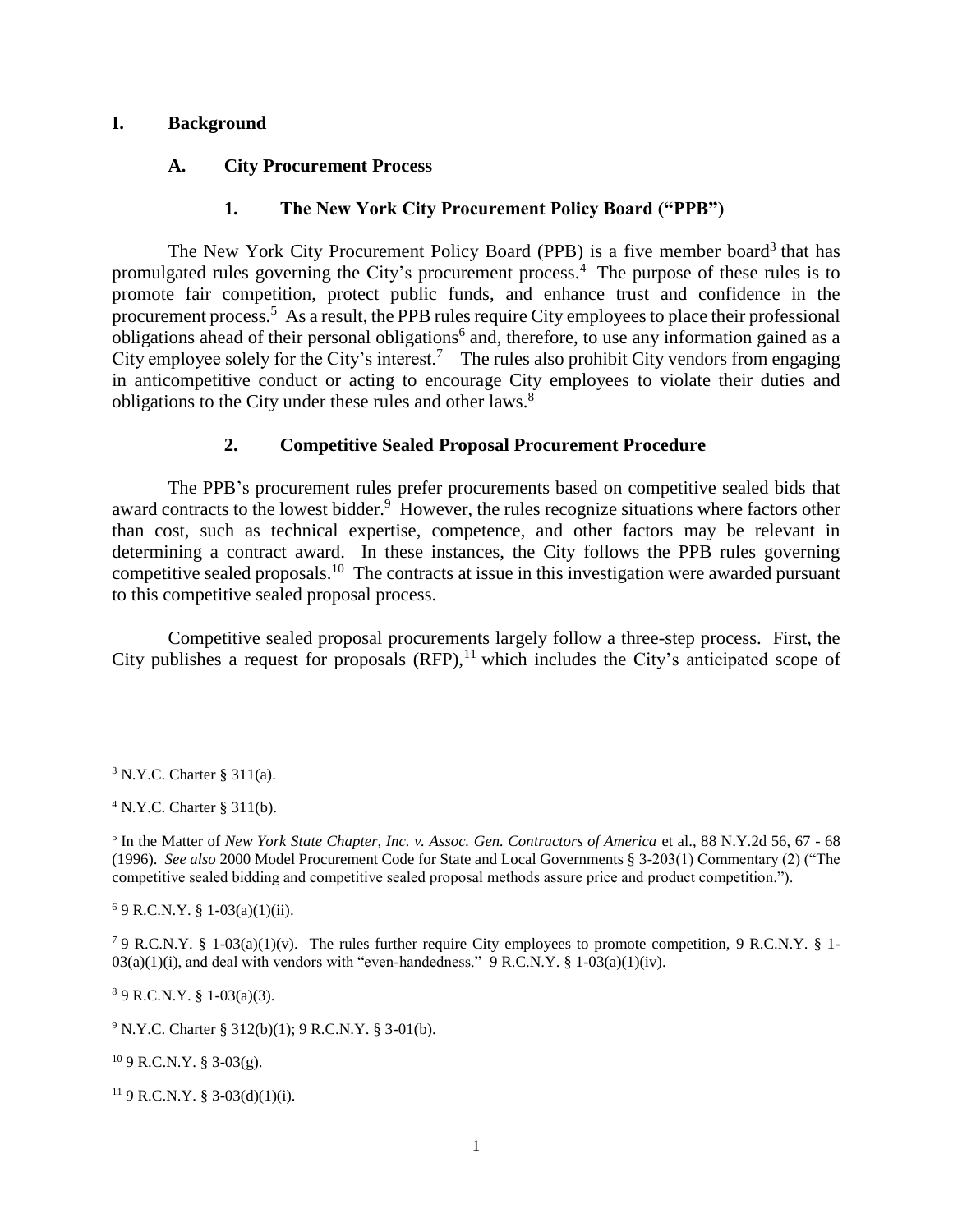services<sup>12</sup> and factors for "grad[ing]" each proposal.<sup>13</sup> Consistent with the procurement rules' emphasis on promoting fair competition, the timing of the publication of the RFP must be such that it is "accessible by the public simultaneously." $I<sup>4</sup>$ 

Second, after providing vendors a "reasonable time to prepare their proposals,"<sup>15</sup> an evaluation committee composed of persons who possess the requisite knowledge, experience, or expertise reviews the submitted proposals.<sup>16</sup> During this review, the committee, also referred to as the "technical advisory committee" or "TAC," can engage the proposers to gain a better understanding of their proposals and otherwise ensure that the City will obtain the best price and quality contract.<sup>17</sup> Significantly, TAC members must submit a signed statement "agreeing to prohibitions on any conflicts of interest."<sup>18</sup> Though the PPB rules do not address disclosure of the identities of evaluation committee members to proposers, DEP's own internal practices and policies strictly prohibit the disclosure of TAC members' identities.<sup>19</sup>

Third, once the TAC's review is complete, TAC members complete a rating sheet or other written evaluation form.<sup>20</sup> Based on these evaluations, the City selects the most "responsible" proposer whose proposal represents the "best value" and is the "most advantageous to the City."<sup>21</sup>

 $\overline{a}$ 

<sup>13</sup> 9 R.C.N.Y. §§ 3-03(a)(1), (3) & (4). Only the criteria expressly listed in the RFP can be used in evaluating the proposal. N.Y.C. Charter § 319; 9 R.C.N.Y. § 3-03(g).

 $159$  R.C.N.Y. § 3-03(c)(1)

<sup>16</sup> 9 R.C.N.Y. § 3-03(g)(1). The proposals are not opened publicly. Instead, once the deadline has expired for submitting proposals, only the identity of the proposer as well as the number of any proposal modifications, if any, are publicly disclosed. 9 R.C.N.Y. § 3-03(f)(9).

<sup>17</sup> 9 R.C.N.Y. § 3-03(g)(3)(i) – (iii). TAC members are strictly prohibited from disclosing information from competing proposals. 9 R.C.N.Y. § 3-03(g)(4)(iv).

<sup>18</sup> 9 R.C.N.Y. § 3-03(g)(1). The evaluation committee need not be members of the relevant City agency. In certain circumstances, the evaluation committee can be composed of persons not employed by the relevant City agency or even non-City employees. 9 R.C.N.Y. § 3-03(g)(1)(b).

 $<sup>19</sup>$  Indeed, if the evaluation committee does engage the vendors to further discuss their proposals, during these vendor</sup> discussions, DEP sits individuals on the TAC who, in fact, have no say in the procurement. The purpose of this approach is to prevent vendors from attempting to improperly influence the evaluation committee and, thereby, taint the contract award process.

 $20 \text{ }9 \text{ }R.C.N.Y. \text{ }§ 3-03(g)(2).$ 

<sup>21</sup> 9 R.C.N.Y. § 3-03(k).

 $129$  R.C.N.Y. § 3-03(a)(2).

<sup>&</sup>lt;sup>14</sup> 9 R.C.N.Y. § 3-03(d)(1)(i) (emphasis added). Similar to the principles underlying RFP's notice requirements, any notice of a "pre-bid" of "pre-solicitation" conference to further explain the RFP must be "provided to all prospective vendors." 9 R.C.N.Y. § 3-03(f)(1).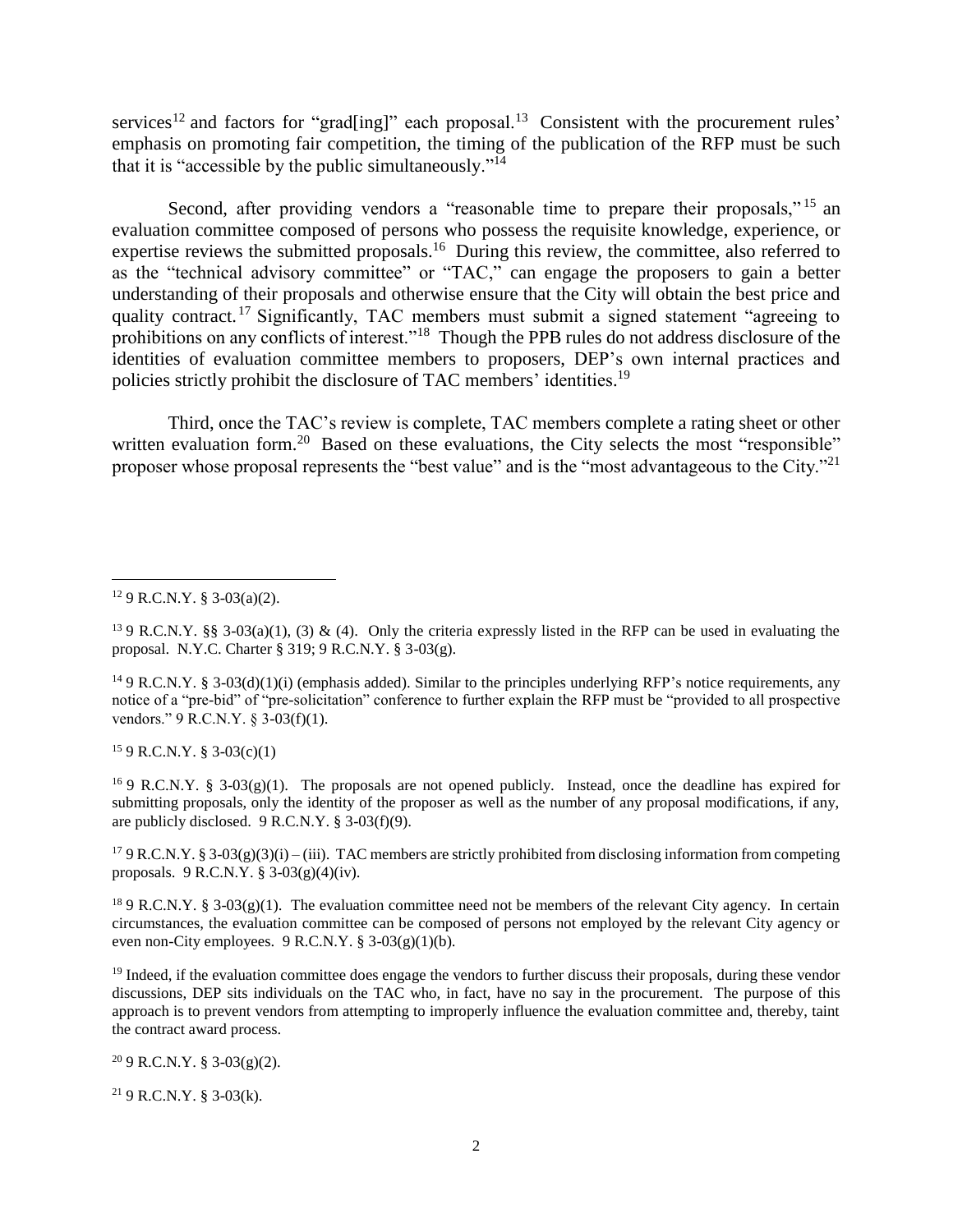#### **3. The Minority and Women Business Enterprise (MWBE) Program**

The New York City Department of Small Business Services (SBS) certifies businesses as MWBEs<sup>22</sup> when the businesses demonstrate, among other things, ownership by minorities or women that is "real, substantial and continuing"<sup>23</sup> where those owners "exercise the authority to control independently the day to day business decisions of the enterprise.<sup> $24$ </sup> City agencies are required to establish MWBE "participation goals" in City contracts<sup>25</sup> in an attempt to "address the impact of discrimination . . . and to promote the public interest in avoiding fraud and favoritism in the procurement process."  $26$  This requirement applies to City procurements through the competitive sealed proposal process.<sup>27</sup>

As a result, the contractor must include a "utilization plan" in its proposal that identifies the MWBEs it intends to use on the contract, if awarded.<sup>28</sup> Additionally, if selected, the contractor must submit to the City agency as part of its voucher for payment, "under penalty of perjury," the amounts it paid to MWBEs identified in its utilization plan.<sup>29</sup> Credit towards the contract's MWBE participation goals is only awarded if, among other things, the MWBE performs a "commercially useful function," <sup>30</sup> which is defined as "a real and actual service that is a distinct and verifiable element of the work called for in a contract."<sup>31</sup>

#### **B. The Relevant Parties**

## **1. The New York City Department of Environmental Protection (DEP)**

DEP is a New York City agency whose main focus is to provide an adequate supply of clean drinking water to all New Yorkers.<sup>32</sup> To this end, DEP, through its nearly 6,000 employees, provides approximately one billion gallons of drinking water to nine million New Yorkers on a

 $\overline{a}$ 

 $25 6 R.C.N.Y. § 6-129(i)(3).$ 

 $26$  6 R.C.N.Y. § 6-129(b).

<sup>27</sup> 9 R.C.N.Y. § 3-03(a)(17). These MWBE participation goals are issued before soliciting contract proposals. 6 R.C.N.Y. § 6-129(i)(1). MWBE participation goals can be changed or modified. 6 R.C.N.Y. §§ 6-129(i)(11) (governing changes based upon the requests from bidders and/or proposers) &  $6-129(i)(12)$  (governing modifications at the request of the contractor or city agency itself).

<sup>28</sup> 6 R.C.N.Y. § 6-129(i)(5)(a) – (c).

 $296$  R.C.N.Y. § 6-129(i)(7)

 $30$  N.Y.C. ADMIN. CODE § 6-129(j)(1)(g); 6 R.C.N.Y. § 6-129(g).

<sup>31</sup> N.Y.C. ADMIN. CODE § 6-129(c)(8).

<sup>32</sup> N.Y.C. Charter § 1403.

 $22$  N.Y.C. Charter § 1304(e)(6).

<sup>23</sup> N.Y.C. Charter § 1304(e)(6)(ii).

<sup>&</sup>lt;sup>24</sup> N.Y.C. Charter § 1304(e)(6)(iii).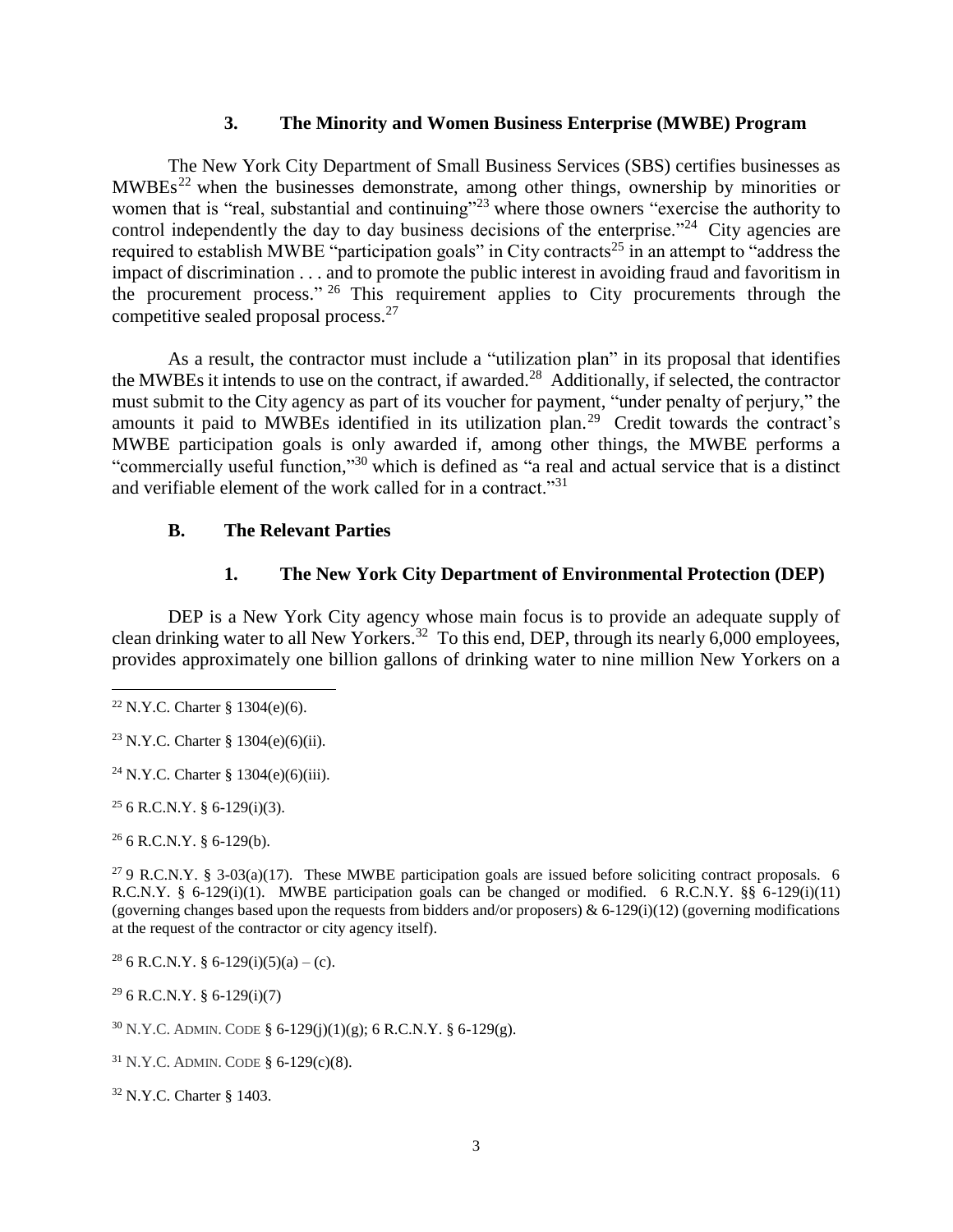daily basis through its systems of aqueducts, reservoirs, and water treatment facilities originating in the Catskill Mountains, hundreds of miles away from the City. DEP necessarily relies on public works contractors to help fulfill its mission.

# **2. Ifeanyi "Manny" Madu**

Ifeanyi "Manny" Madu (Madu) is a former DEP employee with over 25 years of service at the agency. He began working at DEP in 1991 and retired in February 2017. At the time of his retirement, Madu held the title of Assistant Deputy Director in Engineering Audits, where he was responsible for auditing DEP expense contracts.

Before serving in this audit role, Madu was assigned to DEP's Bureau of Engineering, Design and Construction (BEDC), where Madu was extensively involved in DEP's procurement process relating to the planning, design, and construction of DEP's major water quality related capital projects. Specifically, during his tenure at BEDC, Madu was responsible for coordinating and managing the RFP process for DEP's professional services contracts, including reviewing contract specifications and overseeing the TAC's analysis of proposals and contract cost negotiations.

# **3. The Contracting Parties (collectively, the "Contractors")**

HAKS Engineers and Land Surveyors, D.P.C. (HAKS) is a 650-employee construction management and consulting company, with its principal place of business in New York City.

D&B Engineers and Architects, P.C. (D&B) is an environmental engineering, science, and architecture firm with its principal place of business on Long Island with offices throughout the tri-state area and Florida.

Haider Engineering, P.C. (Haider) is a construction management, design and materials testing firm with its principal place of business on Long Island.

DEP, specifically BEDC, retained HAKS, D&B, and Haider (collectively, the "Contractors") on numerous large scale professional services contracts to provide expertise on various matters ranging from a multimillion dollar project to enhance the aeration levels of the Newtown Creek to general construction management services at different water treatment facilities throughout the Catskills. As such, these DEP contracts had varying MWBE participation goals, ranging generally from 10 percent to 30 percent. As Contractors working on various BEDC projects, these firms had dealings with Madu. Significantly, these dealings continued even after Madu was reassigned to DEP's Engineering Audits Unit.

# **4. MWBE Firms**

# **a. SIMCO Engineering, P.C.**

SIMCO Engineering, P.C. (SIMCO) is an engineering and inspection services company that has been certified as an minority business enterprise by SBS, among other agencies, since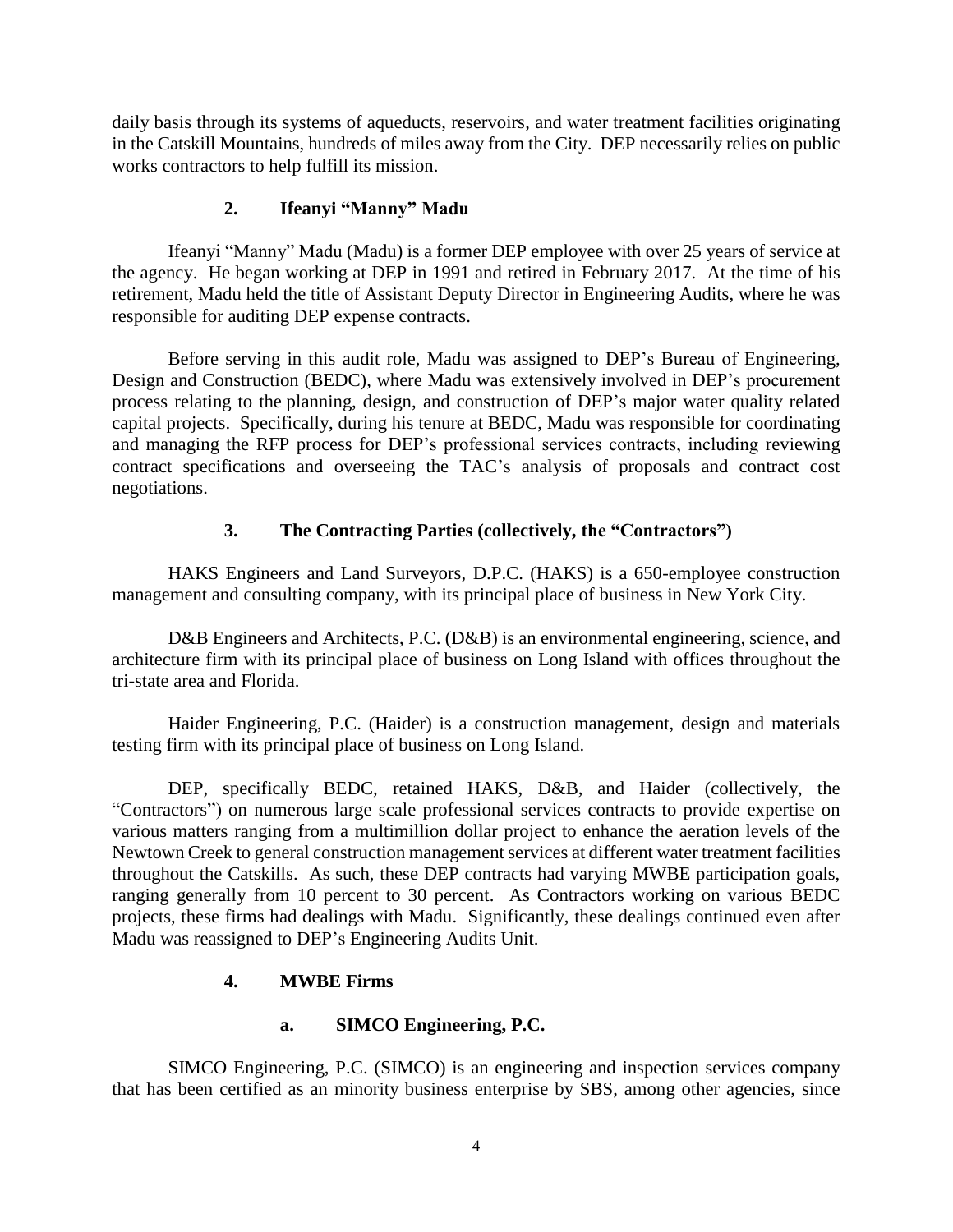around October  $2011$ .<sup>33</sup> According to documents filed with SBS, SIMCO provides various engineering, construction inspection, and planning services.

Muhammad Siddiqui, President of SIMCO, owns a 55 percent interest in SIMCO, while Husam Ahmad (Ahmad), CEO of HAKS, owns a 45 percent interest in the company. However, as discussed further below, Ahmad and Shahid Akhtar (Akhtar), the HAKS' CFO, provided Siddiqui with the capital to purchase his majority ownership stake. Additionally, despite being a minority owner of SIMCO, Ahmad exercised control over managerial and business decisions pertaining to SIMCO.

# **b. CIMC Assocs., LLC, JCMS Assocs., LLC, JCMS Associates of New York, LLC, MCMS Assocs., LLC and MCC General Office Services, LLC (collectively, the "Madu Companies")**

Madu's family members and associates were the nominal owners of several companies: CIMC Associates, LLC (CIMC), JCMS Associates, LLC (JCMS), JCMS Associates of New York, LLC (JCMS-NY), MCMS Assocs., LLC (MCMS), and MCC General Office Services, LLC (collectively, the "Madu Companies"). CIMC, JCMS, and MCMS have been certified under MWBE program by the City and New York State.<sup>34</sup> According to documents filed with SBS, these MWBEs provide a variety of construction management and construction inspection services, as well as general clerical, administrative, and office support functions. As discussed further below, Madu managed, directed, and controlled the Madu Companies.

#### **II. The Fraud Schemes**

 $\overline{a}$ 

#### **A. The Madu Bribery Scheme**

As alleged in the indictment, Madu misused his position at DEP to provide inside information to contractors in exchange for benefits including subcontracts to MWBE firms controlled by Madu and his family members, free meals, and tickets to Broadway shows. In his positions at DEP, particularly in BEDC, Madu had access to nonpublic procurement information pertaining to DEP RFPs and contracts including but not limited to RFP release dates, scopes of work, evaluation criteria, identities of evaluation committee members, ratings sheets, and internal DEP cost estimates. Madu shared this nonpublic information prior to the bidding process or in advance of the release of RFPs, thereby providing Contractors with advantages against their competitors which did not receive such information.

<sup>&</sup>lt;sup>33</sup> SIMCO also obtained a minority business enterprise certification in December 2006, but the certification lapsed, and they needed to reapply. Under reciprocity agreements, firms certified as MWBEs by New York State are similarly certified as MWBEs by New York City. Nevertheless, while both the City and State require minority members to be at least 51% owners, 5 N.Y.C.R.R. § 140.1(aa)(1) (State requirements); N.Y.C. Charter § 1304(e)(6) (City requirements), the State, unlike the City, imposes an additional requirement that such owner's net worth cannot exceed \$3.5 million, 5 N.Y.C.R.R. § 140.1(aa)(5).

<sup>&</sup>lt;sup>34</sup> CIMC is certified as a MWBE and continues to hold its MWBE certification. The remainder were previously certified under these programs, but no longer certified as such.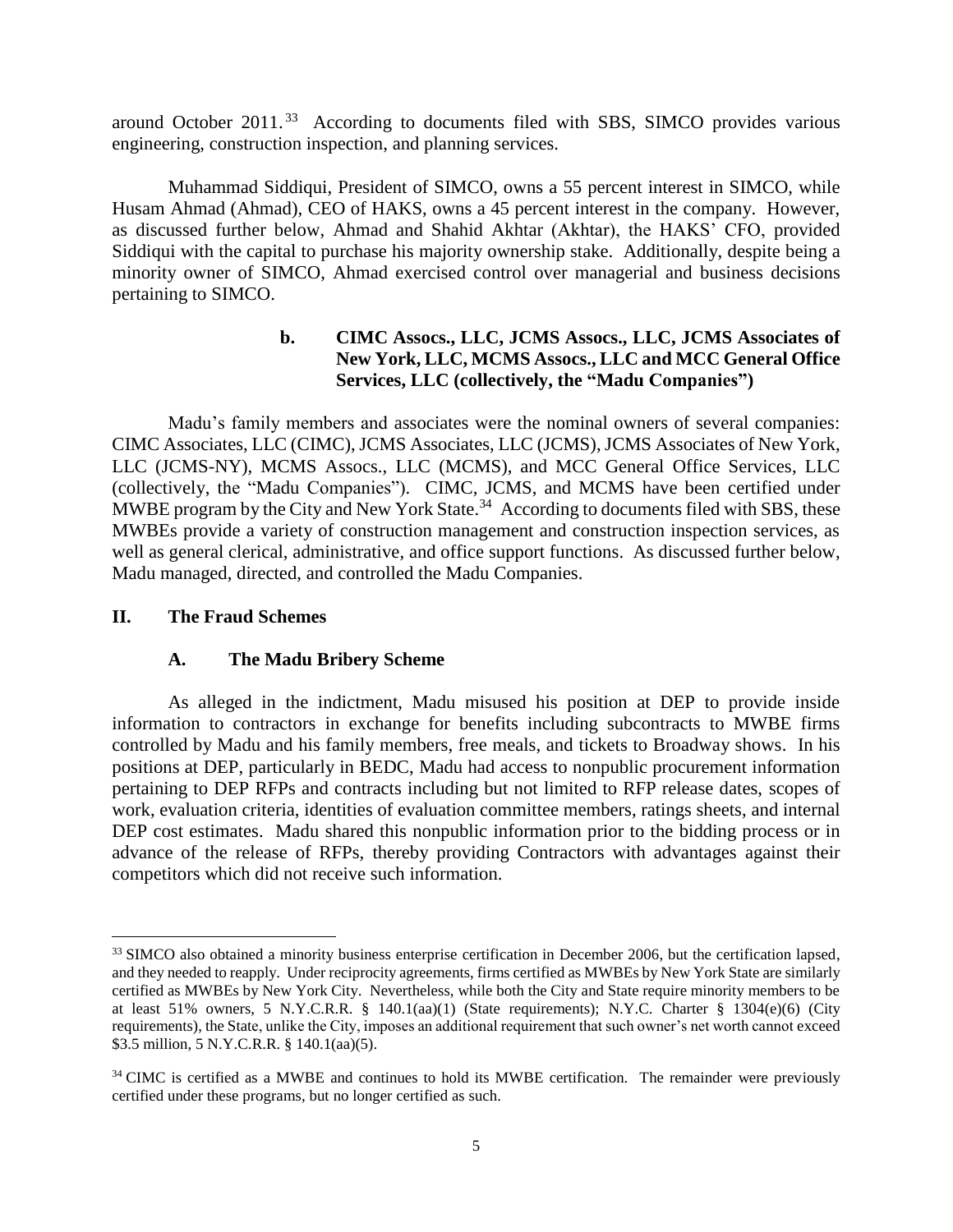The Contractors lavished Madu with bribes in exchange for supplying this information. The Contractors used the Madu Companies, which were controlled by Madu, as MWBE subcontractors on DEP projects. This arrangement allowed the Contractors to disguise their bribe payments to Madu as payments to MWBE subcontractors on their projects.

In addition, the Contractors provided Madu with expensive meals, tickets to shows, and other benefits including:

- Numerous meals at high-end restaurants including restaurants located near DEP's headquarters in Lefrak City, Queens;
- Expensive tickets to award-winning Broadway shows and musicals;
- Hotels room in Manhattan's Theatre District; and
- Jobs and internships for family members, friends, and associates of Madu, despite these individuals' lack of qualifying prior work or educational experience.

# **B. Fraud Involving SIMCO and the Madu Companies**

As alleged in the indictment, the investigation also revealed a scheme to misrepresent ownership and control of MWBEs on government projects.

# **1. SIMCO**

 $\overline{a}$ 

SIMCO was nominally owned by Siddiqui, but the funds for that ownership were provided by HAKS' executives, who effectively controlled SIMCO. Ahmad, HAKS' CEO, arranged for Siddiqui to become the majority owner of SIMCO in order for SIMCO to maintain its minority business enterprise status for government contracts. Given Ahmad's ownership of HAKS and its earnings, SIMCO could not qualify as a minority business enterprise if he became its majority owner.<sup>35</sup> While Ahmad had a minority ownership stake in the company, he and Akhtar provided the funds to Siddiqui for Siddiqui's purchase of a majority ownership stake. Documents show that: (1) HAKS CFO Shahid Akhtar loaned Siddiqui the money to purchase his interest in SIMCO in 2011 on or about 24 days before the purchase; and (2) Ahmad reimbursed Akhtar in 2014 via a check of the same amount.

SIMCO was hired as a contractor or subcontractor on various government projects due to its minority business enterprise status. In addition, HAKS retained SIMCO on various DEP professional services contracts to provide construction management and consulting services. However, Ahmad exercised effective ownership and control over SIMCO. Nonetheless, filings with government agencies by SIMCO represented that Siddiqui owned and controlled SIMCO.

<sup>&</sup>lt;sup>35</sup> As mentioned previously, SIMCO was certified as a minority business enterprise by New York State which, unlike the City, imposes an additional requirement that such owner's net worth cannot exceed \$3.5 million, 5 N.Y.C.R.R. § 140.1(aa)(5), an amount exceeded by Ahmad's net worth.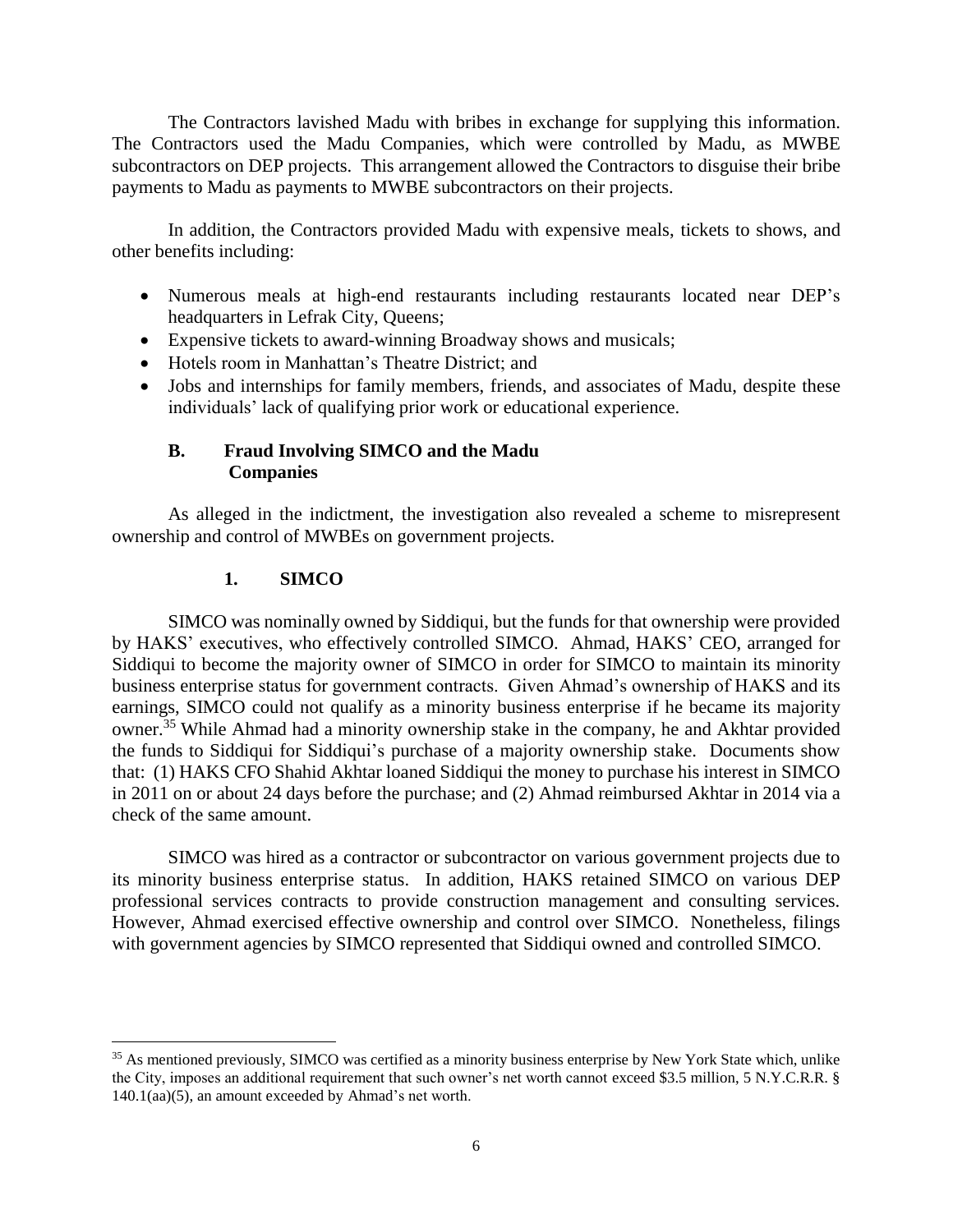# **2. Madu Companies**

Though nominally owned by Madu's family members and associates, Madu exercised de facto ownership and control over the Madu Companies. In particular, Madu exercised control over the activities and bank accounts of the Madu Companies. Madu's de facto ownership of the Madu Companies, coupled with these companies' status as MWBEs, allowed the Contractors to not only conceal their bribe payments to Madu, but also, to fraudulently obtain their MWBE credits by using the Madu Companies as subcontractors on projects.

## **C. Straw Donor Scheme**

As alleged in the indictment, Ahmad and Akhtar, HAKS' CEO and CFO, engaged in a straw donor scheme by reimbursing HAKS employees and other individuals for political contributions they made to candidates for elected offices. Records demonstrate that HAKS' administrative employees tracked employee contributions and sent this information to Akhtar immediately before the award of employee bonuses at year end. Records further showed that Ahmad and Akhtar included employee contribution information in bonus files and intended for this information to ultimately be removed from those files. Filings with the City's Campaign Finance Board contained false representations regarding employee contributions based on the straw donor scheme.

## **III. Corruption Vulnerabilities and Recommendations for Reform**

This investigation identified systemic corruption vulnerabilities in DEP's procurement process. At its core, this case revealed how one mid-level manager at DEP and several contractors schemed to control procurement at DEP by providing benefits to that City employee in exchange for information. This case also revealed deficiencies in the vetting of firms for MWBE certification. The case highlights the need for stronger rules and procedures at DEP, as well as other City agencies, to address the risk of similar frauds in the future.

# **A. Stronger Procurement Protections**

Specifically, DOI identified the need for stronger disclosure and certification requirements for employees and contractors, enhanced restrictions on access to contract and procurement databases and applications for employees, limits on the hiring and access rights of consultants, and better security of contractor proposals:

- Madu's and the Contractors' misconduct violated prohibitions and ethics rules designed to protect the integrity of the procurement process and to promote competition, fairness, and the City's best interest.
- Madu's access to DEP's Procurement and Contract Tracking Application ("PACT") provided him with access to information that he gave to Contractors, which then provided him with benefits. Despite Madu's reassignment from BEDC to Engineering Audits, where he was no longer responsible for procurement, he retained access to PACT and continued to obtain confidential information to disseminate to contractors.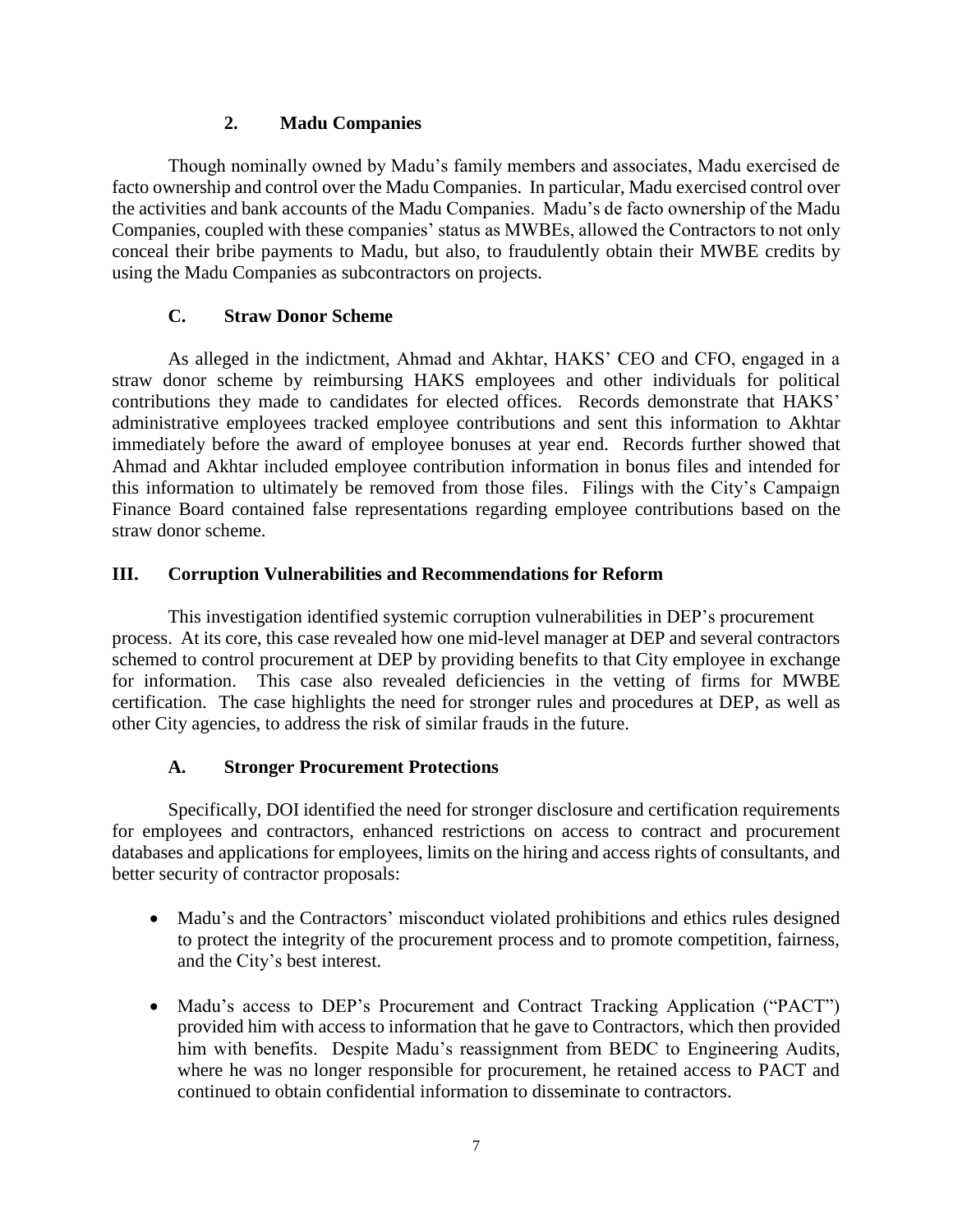- DEP necessarily relies on consultants for technical expertise to supplement its workforce. However, this case demonstrated that the agency has retained some consultants to perform routine procurement functions and provided those consultants with broad access to DEP facilities and databases.
- Despite rules requiring that confidential procurement documents such as proposals be maintained in secure locations, investigators discovered such documents in insecure locations.

DOI made several recommendations to DEP to address vulnerabilities relating to procurement. DEP was proactive in identifying reforms to address procurement fraud vulnerabilities, has accepted these recommendations, and is currently implementing the recommendations. The recommendations are as follows:

1. DEP should require its employees involved in procurement and contracting to certify on an annual basis their understanding of prohibitions against disclosing confidential information; accepting gratuities or bribes; maintaining financial interests in any firm involved in a DEP procurement, whether such interests are maintained by such City employees or their immediate family members; and accepting any benefits from any City contract. DEP should maintain files of these certifications and provide copies to DOI.

2. DEP should require contractors to certify on an annual basis their understanding of prohibitions against soliciting confidential information; accepting gratuities or bribes; and soliciting business with firms which have financial interests maintained by agency employees and/or immediate family members. DEP should maintain files of these certifications and provide copies to DOI.

3. DEP should require employees involved in procurement and contracting on an annual basis to disclose immediate family members who do business with the City.

4. DEP should prohibit employees from inquiring about jobs on behalf of family members with firms that do business with the City.

5. DEP should strictly limit PACT access only to employees whose specific job duties require such access and, once such job duties change rendering access unnecessary, DEP should immediately terminate employees PACT access.

6. DEP should limit its use of consultants to necessary technical services and provide adequate justification of the need for consultants.

7. DEP should limit the physical and virtual access rights of consultants consistent with the scope of their duties as consultants.

8. DEP should adopt and enforce rules to protect the security of contract proposals and bid documents.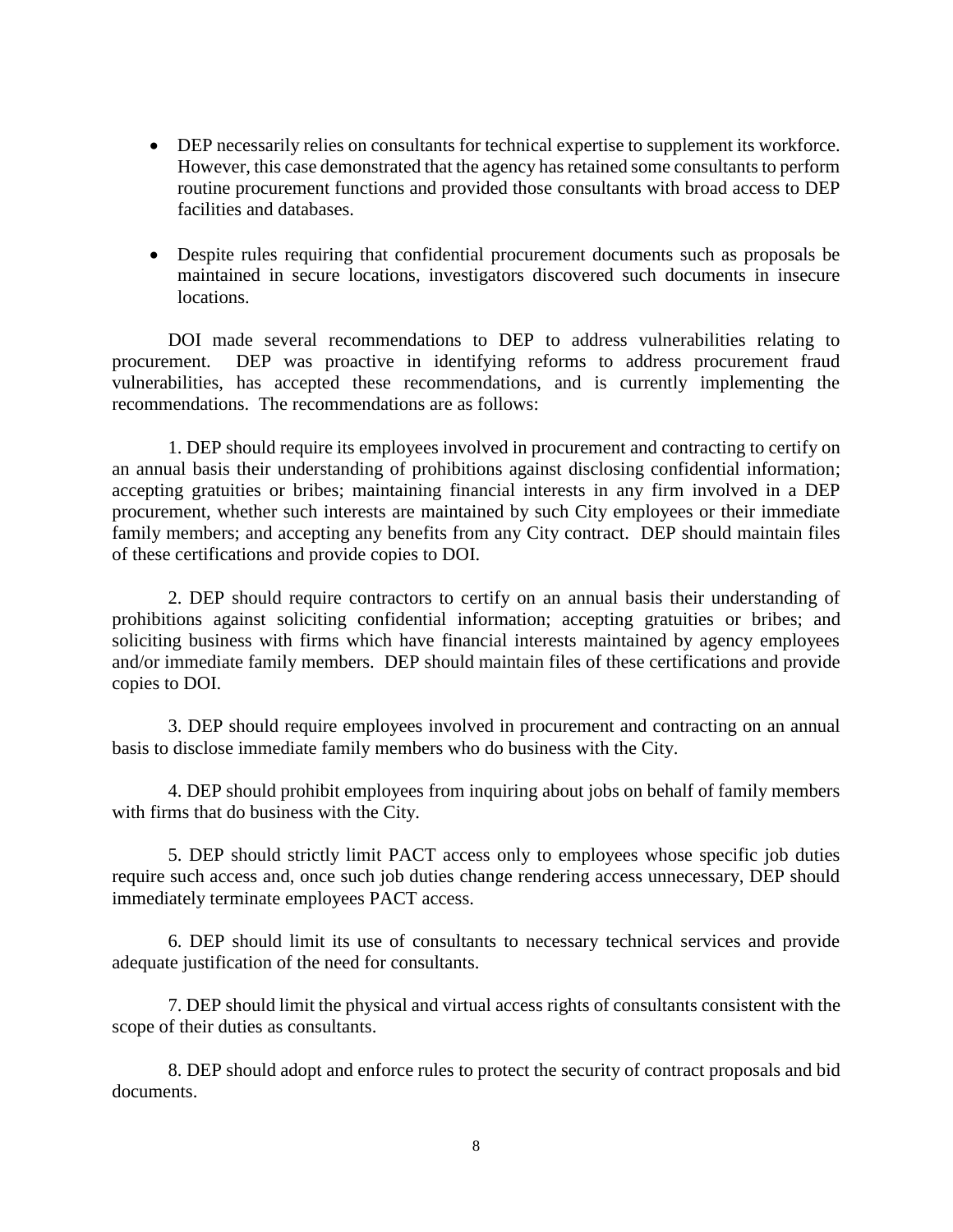9. DEP should implement a zero-tolerance policy on the acceptance of gifts and other things of value from persons or entities doing business with the City.

10. DEP should prohibit the practice of allowing contractors/consultants to provide meals at meetings with the agency and, in turn, billing the City.

11. DEP should restrict the type of agency events that contractors are permitted to attend.

12. DEP should consider increased use of RFPs where the price proposals are weighted as a significant factor in the evaluation.

13. DEP should enhance training on confidentiality and conflicts of interest in trainings for procurement staff.

DOI also made these recommendations to other City agencies and is communicating with agencies about implementing reforms to address any procurement fraud vulnerabilities.

## **B. Stronger Vetting to Ensure Independence of MWBEs**

DOI also identified shortcomings in SBS procedures relating to vetting of firms applying for MWBE certification. This investigation revealed instances where SBS certified and/or recertified firms as MWBEs that were provided the necessary start-up capital to fund the firm's continuing operations by non-MWBEs. Nothing in SBS's practices or rules required these firms seeking certification (or, if already certified, seeking re-certification) to disclose any financial arrangements with non-MWBEs. In addition, SBS does not appear to perform adequate reviews of the information submitted to the agency in connection with MWBE certification applications.

DOI made the following recommendations to SBS:

1. SBS should independently verify that applicants seeking MWBE status from SBS under the "Fast Track Application" are in fact certified as MWBEs from SBS's partner organizations. Such verification should be documented in the applicants' file (e.g., printing from the agencies website, obtaining certified letter from the agency, etc.).

2. SBS should include the "Business Finance" section of the initial application seeking MWBE status in the MWBE renewal application as well.

3. SBS should require firms seeking MWBE status in the original application (and MWBE-certified firms in their renewal applications) to disclose any and all financing arrangements between the firm and outside entities.

4. SBS should require firms seeking MWBE status in the original application (and MWBE certified firms in their renewal applications) to identify the bank(s) where the firm maintain its accounts.